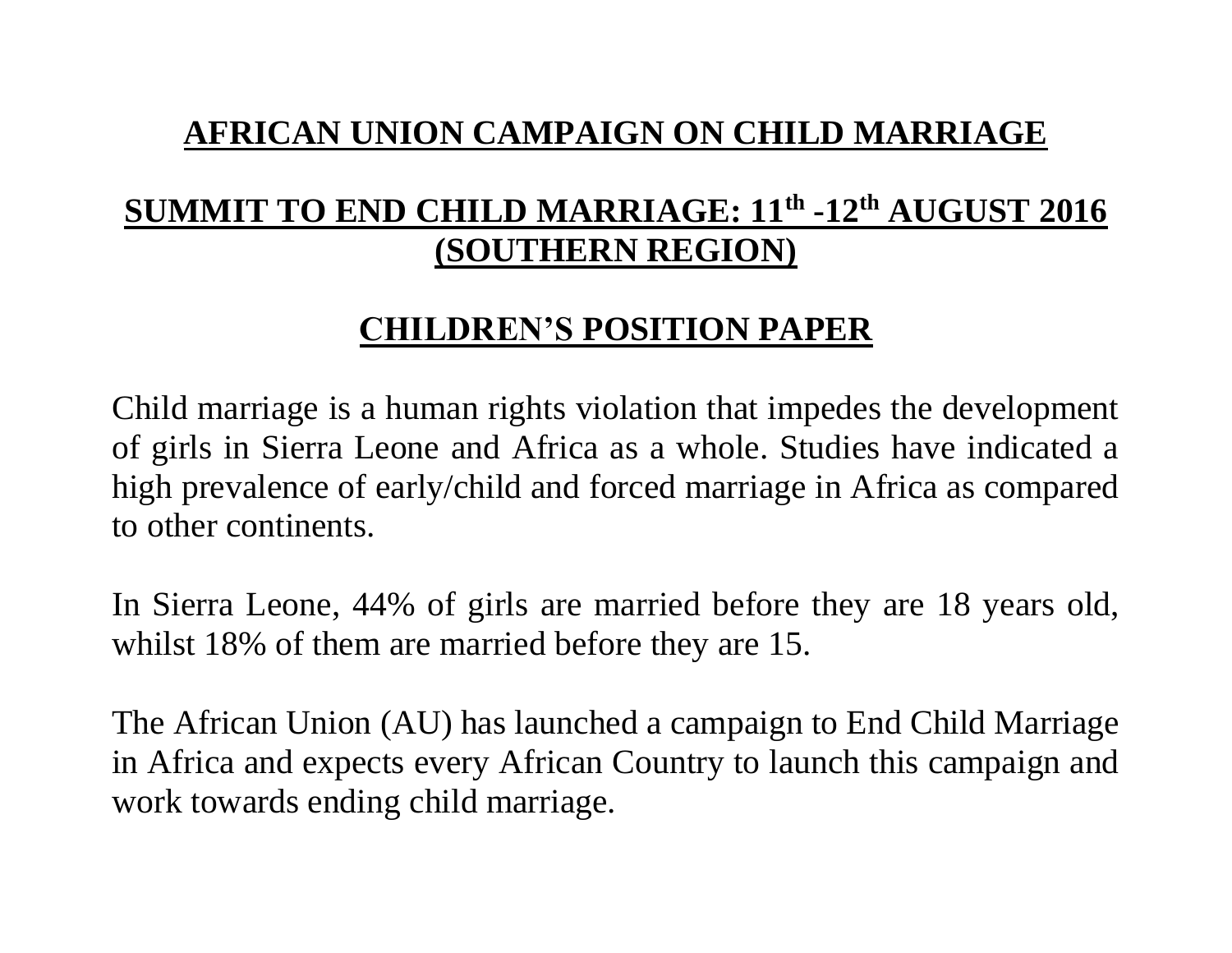#### **In this regard:**

**WE,** the Children in the Southern Region (Bo, Bonthe, Moyamba and Pujehun)currently participating in the Girls' Summit to End Child Marriage;

**HAVING,** exchanged our views on critical issues affecting girls as it relates to early marriage and other forms of child abuses punctuated with role play/skit and songs on child marriage are;

**AWARE,** of the growing disparity in education between boys and girls in the southern region;

**CONSCIOUS,** of the fact that child marriage affects the growth, dignity and development of children especially girls nationwide;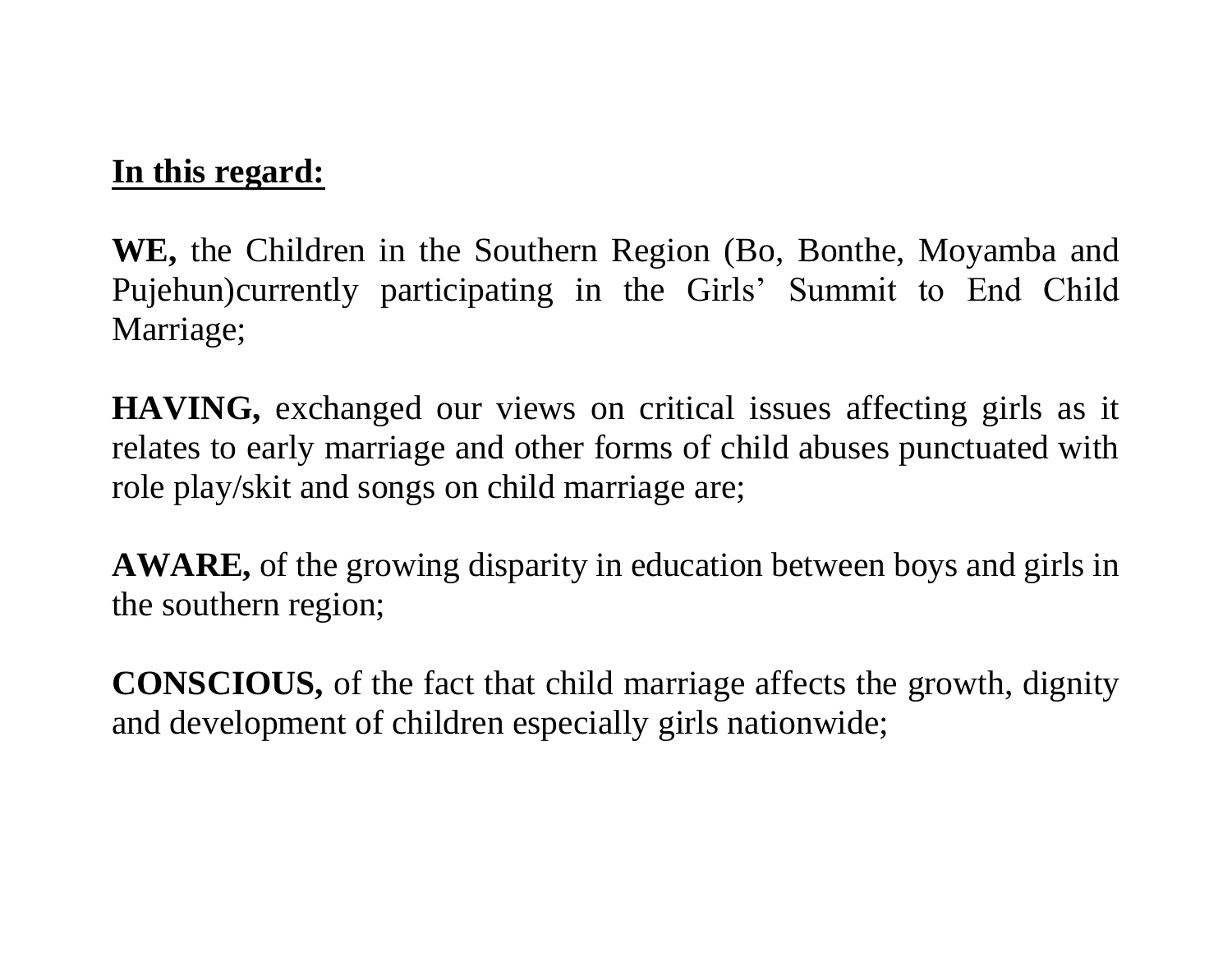**NOTING**, the prevalence of child marriage in most communities contrary to article 34 of the Child Rights Act (2007) and other laws and policies protecting children;

**HEREBY** identify the following root causes, effects, allies/perpetrators and solutions to end child marriage as follows:

Causes of Child Marriage:

- Abject poverty
- Poor parenting
- Illiteracy
- Negative attitude of children
- Religious and traditional beliefs
- Peer group influence
- Lack of knowledge
- Single parenting

Effects of Child Marriage

• Fistula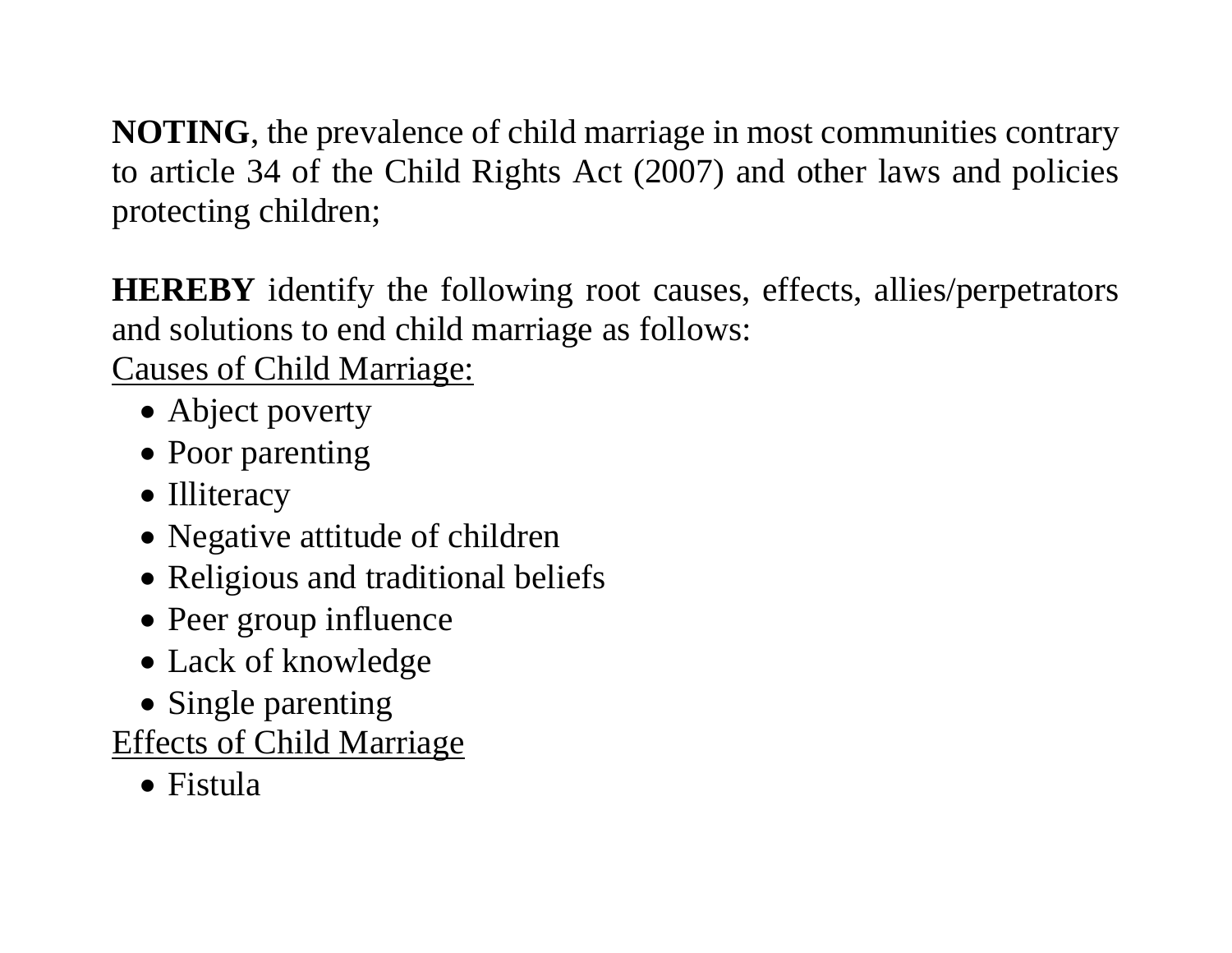- Untimely death
- High mortality rate
- Diseases and infections (e.g. STIs, HIV/AIDS etc)
- Sexual harassment/violence
- Complications in child birth
- Stress
- School dropout
- Unwanted pregnancy
- Family disunity
- Peer discrimination
- Stigma
- Street hawking

# Allies/Perpetrators of Child Marriage

- Parents/Family Members
- Service providers
- Teachers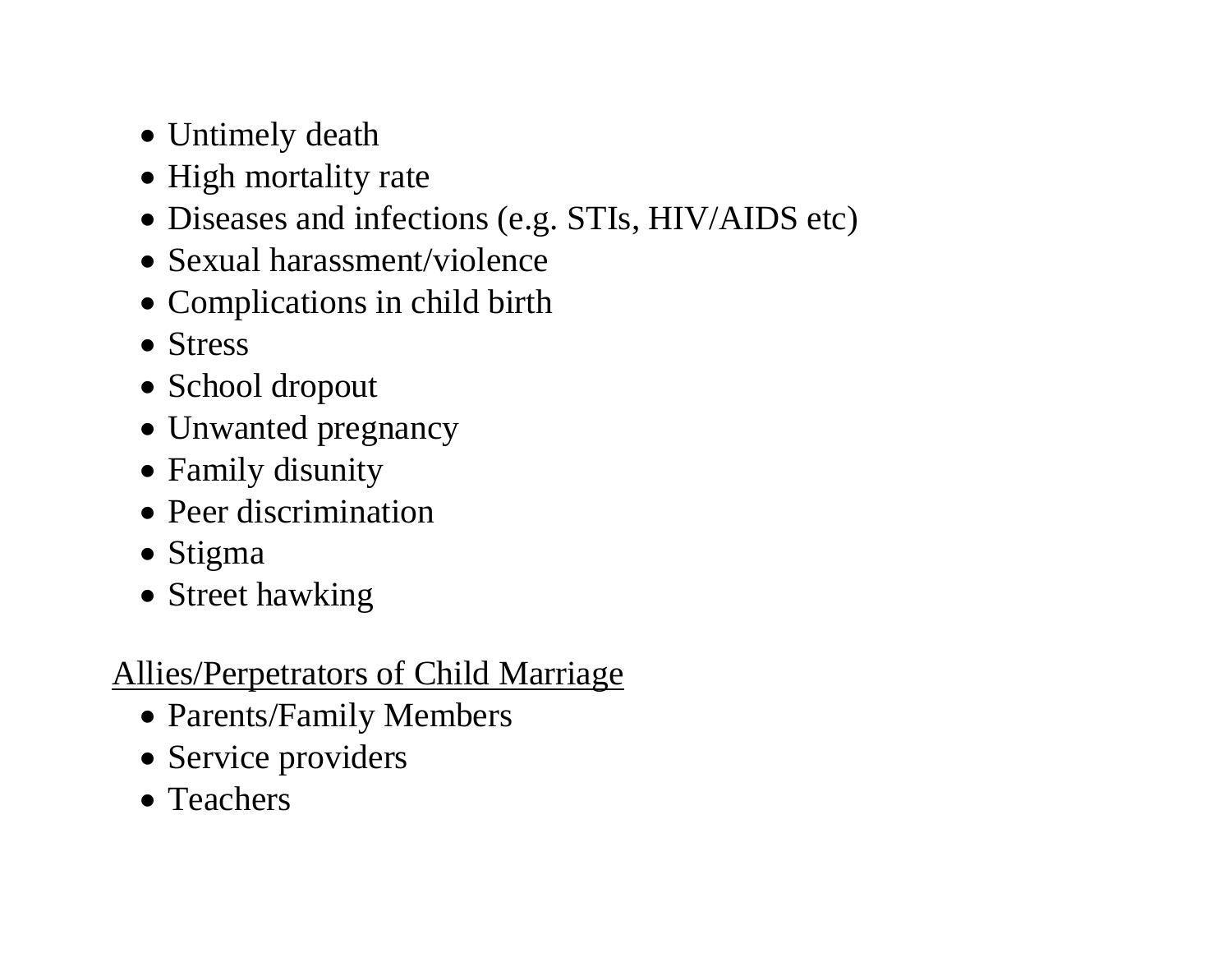- Peers
- Local Authorities
- NGO workers
- Commercial Bike Riders (Okada Riders)
- Government Workers

## Solutions to end Child Marriage

- Provide support to Ministry of Health and Police FSU in addressing victims of child marriage;
- Strengthen chiefdom bye-laws and create new ones not yet in existence in certain chiefdoms;
- Impose heavy fines and jail sentence on perpetrators of child marriage;
- Undertake mass campaign to end child marriage in communities across the country;
- Increase community sensitization on child protection;
- Implement chiefdom bye-laws without bias;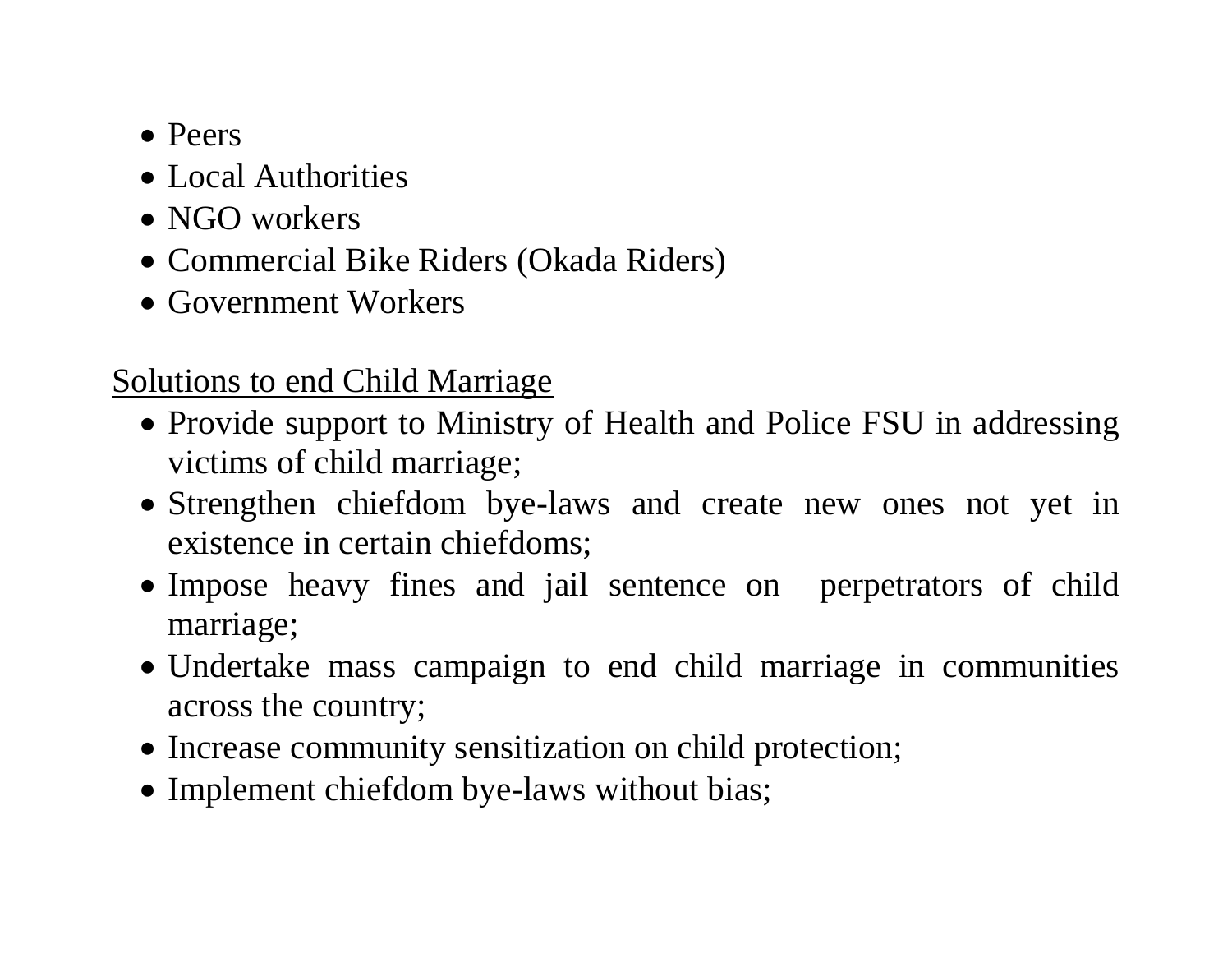- Strengthen existing laws on child protection including the Child Rights Act (2007(;
- Child related offences especially child marriage, must be tried speedily in the courts;
- Provide livelihood support to victims of child marriage
- Visit homes and provide regular counseling to victims of child marriage including their parents;
- Strengthen retention of girls in schools
- Organize regular workshops to end child marriage
- Provide funds to roll out the Child Rights Act (2007) and the Sexual Offences Act (2012)
- Refer issues of child marriage to the appropriate authorities for prompt action
- Shame perpetrators publically
- Increase community sensitization through radio discussions and public drama
- Engage and involve children on the effects of child marriage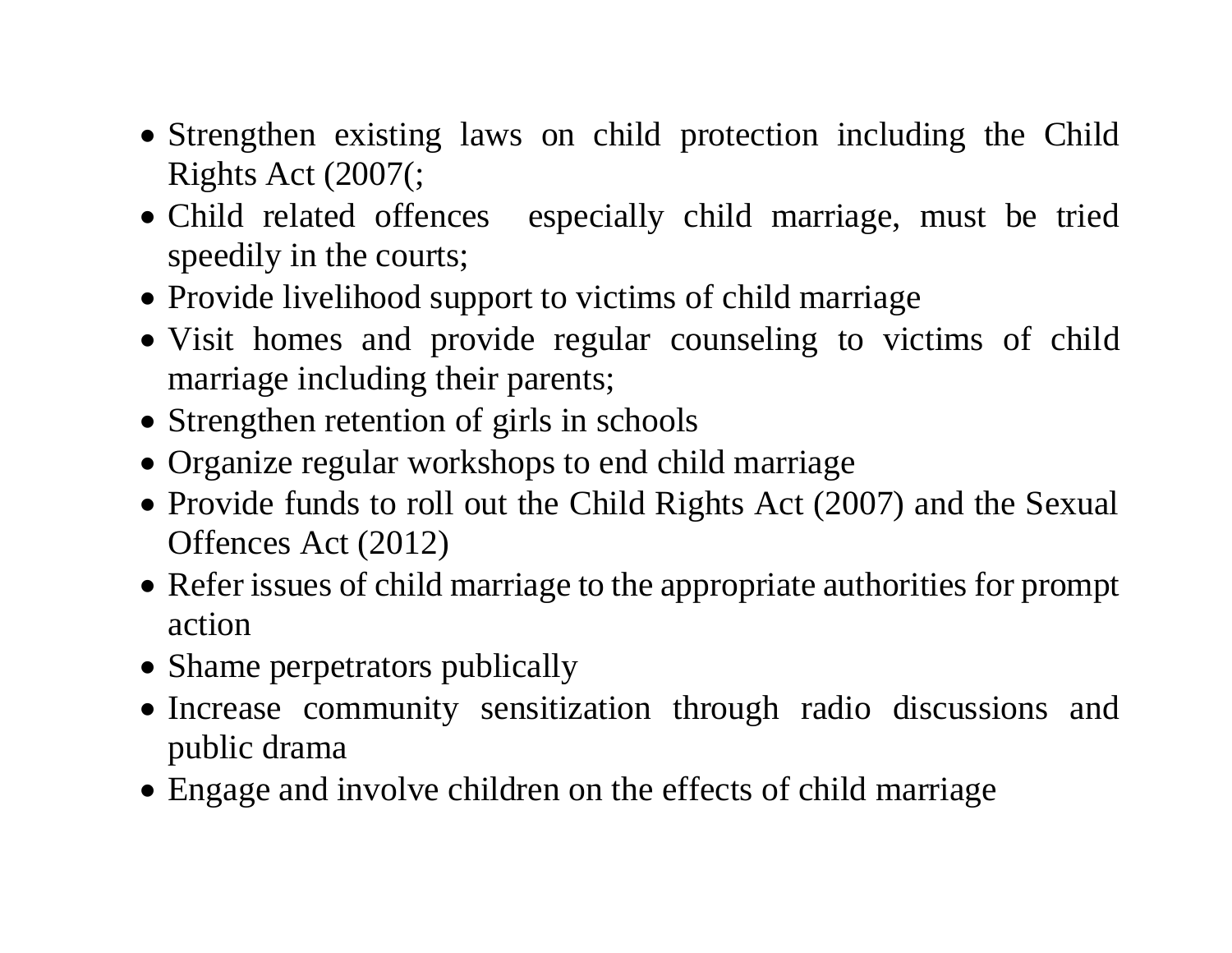- Punish parents who give their children into early marriage
- $\bullet$

# **IN CONCLUSION, WE RESOLVED AND CALL ON YOU STAKEHOLDERS TO:**

- 1.Stop giving children into early and forced marriage below 18 years (**Actors:** Parents/caregivers).
- 2.Strengthen national laws and policies on child protection whereby perpetrators will be given stiff punishment if found abusing children (**Actors:** Local Councils, Chiefdom Committees, Parliament)
- 3.Encourage Child Protection Agencies and Service Providers to increase their level of support towards children at all times (**Actors:**  UNICEF, World Vision, Save the Children etc)
- 4.Discourage every attempts of compromise in matters relating to child marriage when such issue is reported for prompt action (**Actors:**  Paramount Chiefs, Section/Town Chiefs, FSU, Parents/Care-Givers)